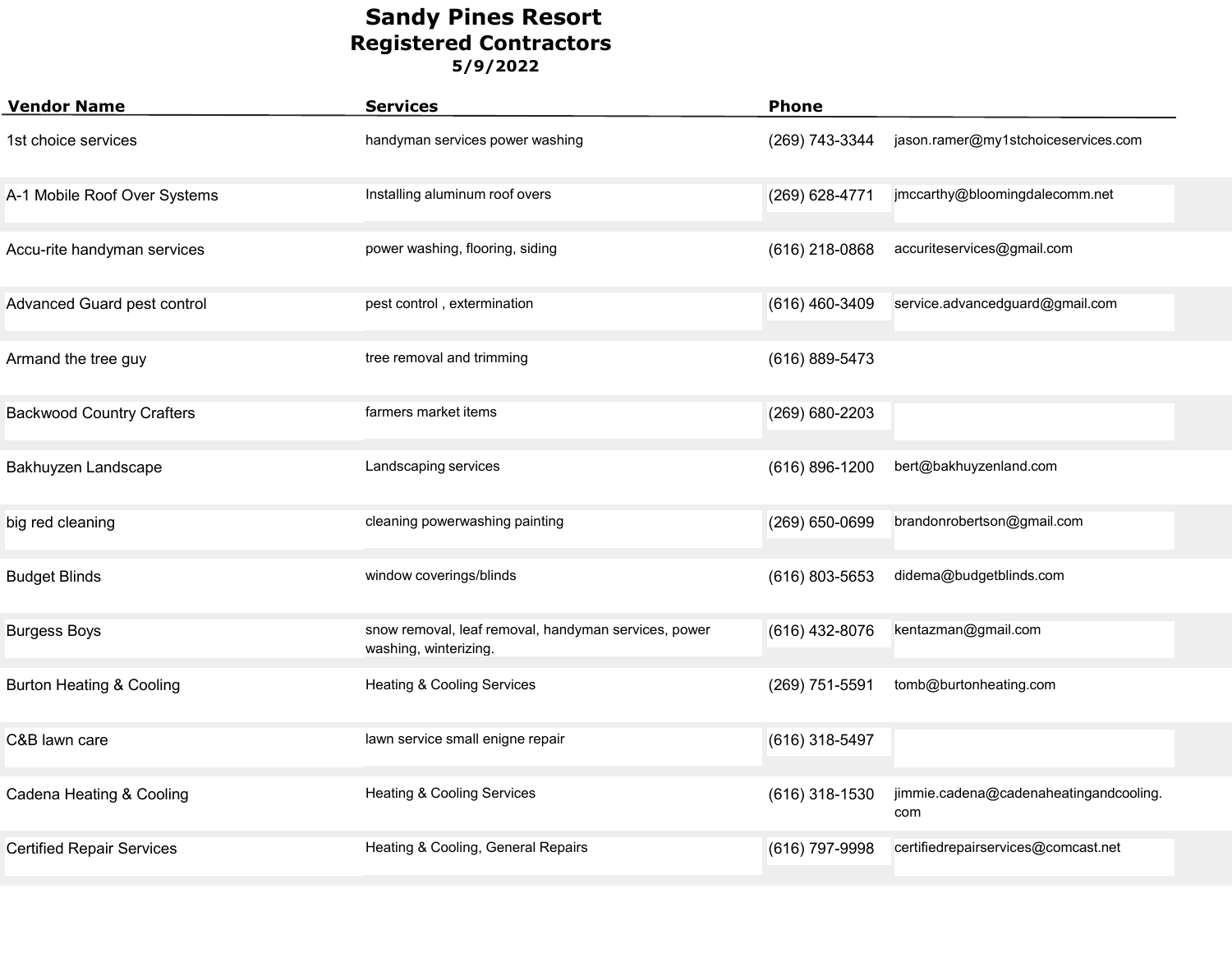| <b>Vendor Name</b>                    | <b>Services</b>                                               | <b>Phone</b>       |                                     |
|---------------------------------------|---------------------------------------------------------------|--------------------|-------------------------------------|
| <b>Charles Services</b>               | Seepage pits & handyman services                              | (269) 225-9306     | ceade200@yahoo.com                  |
| Cronk Services (formerly CW Services) | Lawn care, cleaning, snow & leaf removal, landscaping, patios | (616) 826-4363     | cronkservice1@gmail.com             |
| <b>Curly Services</b>                 | Handyman services, snow removal                               | (616) 437-3101     |                                     |
| DH lawn care LLC                      | landscape, leaf cleanup, deck and shed building               | (616) 745-9680     | dhlawncarellc@gmail.com             |
| Diamond Springs Custom Carts LLC      | golf cart sales and repair                                    | $(616) 566 - 0880$ | diamondspringscustomcarts@gmail.com |
| Empire pest control LLC               | pest control                                                  | (616) 796-8900     | contact@empirepestcontrolmi,com     |
| Full Circle Coffee                    | mobile coffee bar                                             | (616) 335-4107     | peter@full-circlecoffee.com         |
| GallardoTree Service                  | Tree removal, lot and brush clean-up                          | (616) 928-5795     | gallardotreeservice@yahoo.com       |
| <b>Garlund Munger</b>                 | general contractor                                            | (941) 780-7796     | garland.munger@gmail.com            |
| <b>H</b> Construction                 | Building - all types construction                             | (616) 422-2289     | hvkamp@hotmail.com                  |
| Harrison"s Shrink Wrapping            | Shrink wrapping boats, etc.                                   | (269) 673-4934     | harrison5548@hotmail.com            |
| Heyboer landscaping                   | landscape construction                                        | (616) 816-0370     | office@heyboerlandscape.com         |
| Homer's Services LLC                  | Hauling and moving of garages/sheds                           | (260) 768-7488     | Homersservices@hotmail.com          |
| Jamestown Patio                       | Decks and porches                                             | (616) 896-6780     | jerrynewhouse@hotmail.com           |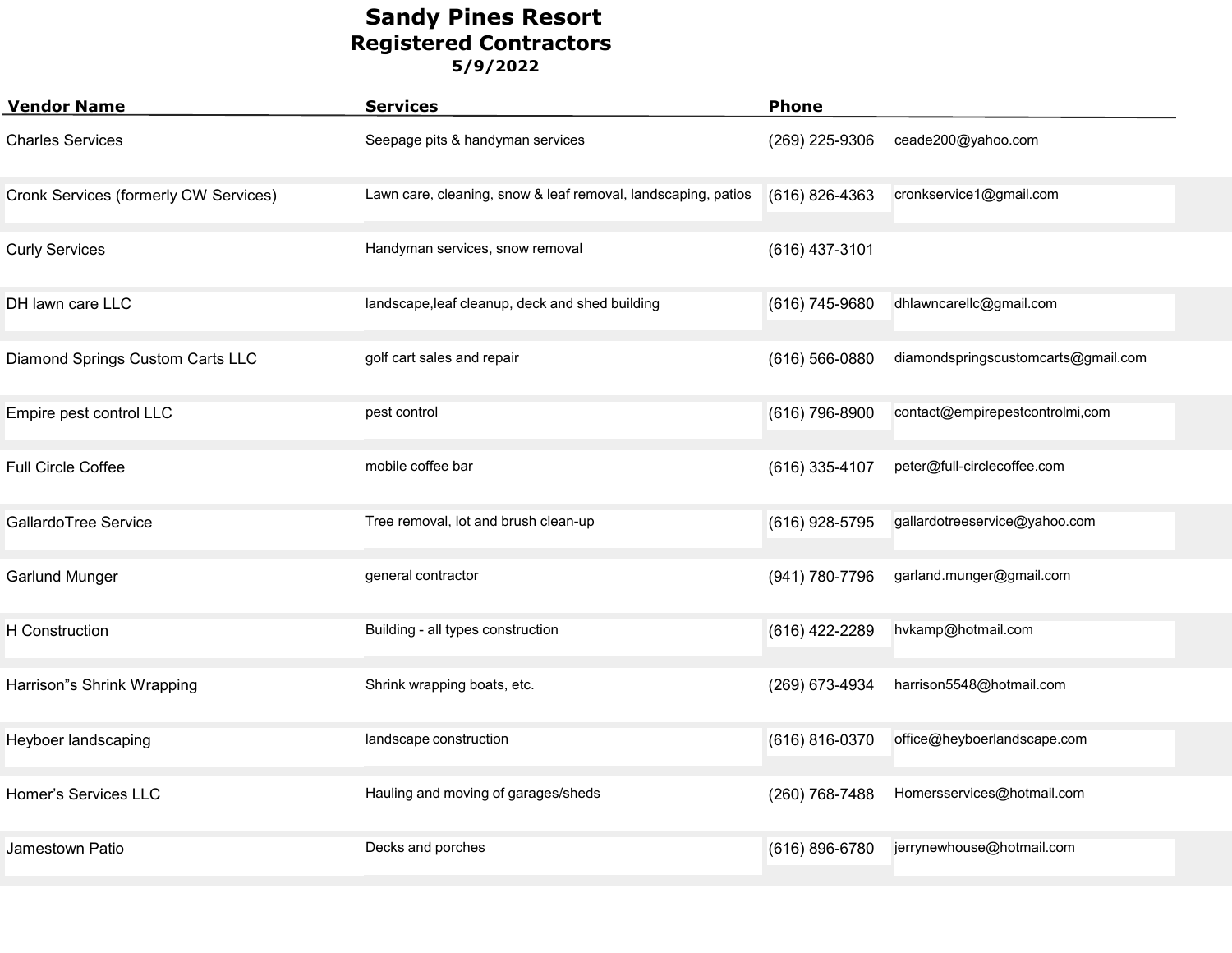| <b>Vendor Name</b>          | <b>Services</b>                                                            | <b>Phone</b>       |                            |
|-----------------------------|----------------------------------------------------------------------------|--------------------|----------------------------|
| <b>Kragt Firewood</b>       | <b>Fireside Sales</b>                                                      | $(616) 566 - 0102$ | kragtc18@gmail.com         |
| Lezman Roofing              | Roofing                                                                    | (269) 751-5695     | lezmanroofing@outlook.com  |
| M2M Home improvement        | Handyman work                                                              | (269) 348-0387     | info@m2mhi.com             |
| Mike Gietzen services       | rv repair, remoel, porches, handyman                                       | (616) 862-8443     |                            |
| Mop Top Maids LLC           | cleaning service                                                           | (269) 567-8905     | moptopmaid@gmail.com       |
| North Co Softwash           | power washing                                                              | (616) 566-1297     | northcosoftwash@gmail.com  |
| Patio's Plus                | Patios, retaining walls, sprinkler systems and repair and lot<br>clearing. | (616) 218-9834     | obryanttroy@gmail.com      |
| Rob Miller Electric Inc     | <b>Electric Contractor</b>                                                 | (616) 896-7453     | rob@rmillerelectric.com    |
| Ronald's Handyman Services  | powerwashing, leaf removal, mowing                                         | (269) 599-5973     | Rbaughman@yahoo.com        |
| S.O.S HOME & RV REHAB       | Rv repairs, appliance repair, complete redo                                | (760) 717-7072     | GBT1162@gmail.com          |
| <b>Scotts Carts Plus</b>    | Golf carts/boats Sales & Repair                                            | (269) 793-8777     | scottscartsplus@yahoo.com  |
| <b>Seasons Services</b>     | seepage pits handyman services yard repair                                 | (616) 214-0831     | twrproperty@gmail.com      |
| <b>Shaffer Tree Service</b> | Tree removal, trimming, stump grinding                                     | $(616) 634 - 1908$ | bidrequest@shaffertree.com |
| Temperature Pro Kalamazoo   | heating and cooling                                                        | $(269)$ 525-2665   |                            |